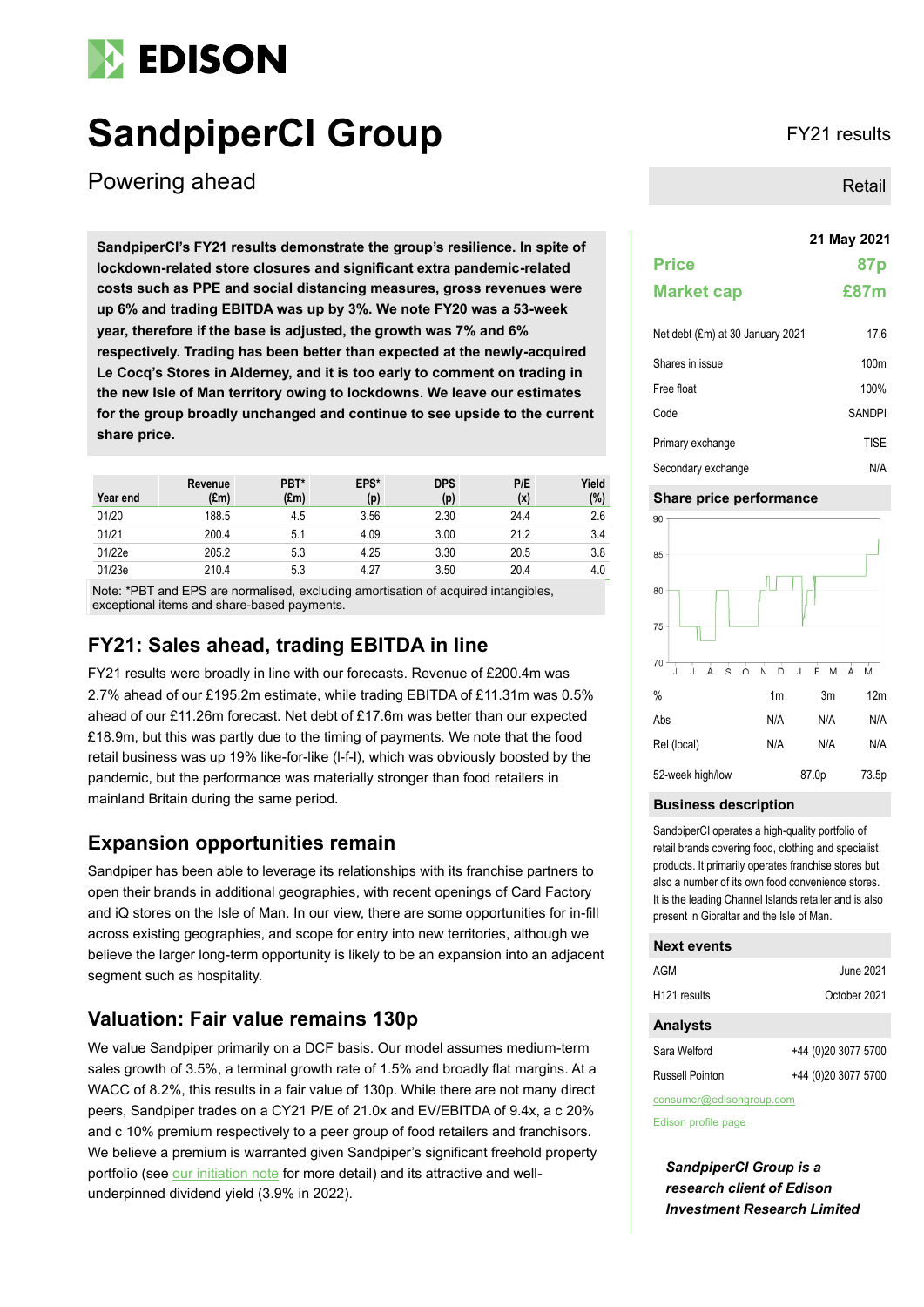

## **FY21 results**

Revenue of £200.4m was 2.7% ahead of our £195.2m estimate, while trading EBITDA of £11.31m was 0.5% ahead of our £11.26m forecast. Net debt of £17.6m was better than our expected £18.9m, but – as noted above – this was partly due to the timing of payments. The food retail business was up 19% l-f-l, which was obviously boosted by the pandemic, but the performance was materially stronger than food retailers in mainland Britain during the same period. The non-food retail business was heavily affected by lockdown restrictions throughout the year, but management took the opportunity to reappraise the brands with which it was partnering. As had been previously announced, Sandpiper has started trading with Matalan instead of George, and has also ceased trading with Moss Bros, Laura Ashley and Cornish Bakery.

As discussed above, we leave our forecasts broadly unchanged following the FY21 results. We illustrate the minor changes to our forecasts below.

| £000s                      | FY21e   | <b>FY21</b> |           |         | FY22e      | FY23e     |         |            |           |
|----------------------------|---------|-------------|-----------|---------|------------|-----------|---------|------------|-----------|
|                            |         |             | Change    | Old     | <b>New</b> | Change    | Old     | <b>New</b> | Change    |
| Revenues                   | 195,189 | 200,380     | 2.7%      | 202.151 | 205,182    | 1.5%      | 209,373 | 210.424    | 0.5%      |
| Gross profit               | 15,160  | 16.232      | 7.1%      | 15,701  | 15,937     | 1.5%      | 16.262  | 16.344     | 0.5%      |
| Gross margin               | 7.8%    | 8.1%        | 0.3%      | 7.8%    | 7.8%       | 0.0%      | 7.8%    | 7.8%       | $0.0\%$   |
| <b>Trading EBITDA</b>      | 11.257  | 11.310      | 0.5%      | 11.658  | 11,833     | 1.5%      | 12.075  | 12.135     | 0.5%      |
| Trading EBITDA margin (%)  | 5.8%    | 5.6%        | $(2.1\%)$ | 5.8%    | 5.8%       | 0.0%      | 5.8%    | 5.8%       | 0.0%      |
| Normalised PBT             | 5.407   | 5,118       | $(5.3\%)$ | 5,120   | 5,306      | 3.6%      | 5,156   | 5,334      | 3.5%      |
| <b>Reported PBT</b>        | 3.707   | 4.729       | 27.6%     | 5,120   | 5.306      | 3.6%      | 5,156   | 5.334      | 3.5%      |
| Normalised basic EPS (p)   | 4.33    | 4.09        | $(5.3\%)$ | 4.10    | 4.25       | 3.6%      | 4.12    | 4.27       | 3.5%      |
| Normalised diluted EPS (p) | 4.33    | 4.09        | $(5.3\%)$ | 4.10    | 4.25       | 3.6%      | 4.12    | 4.27       | 3.5%      |
| Reported basic EPS (p)     | 2.67    | 3.27        | 22.4%     | 3.74    | 3.87       | 3.6%      | 3.76    | 3.89       | 3.5%      |
| Dividend per share (p)     | 3.00    | 3.00        | 0.0%      | 3.10    | 3.30       | 6.5%      | 3.20    | 3.50       | 9.4%      |
| Net debt/(cash)            | 18.889  | 17.648      | $(6.6\%)$ | 18,350  | 17,018     | $(7.3\%)$ | 17.700  | 16.737     | $(5.4\%)$ |

Source: Edison Investment Research, company data

# **Valuation**

We value Sandpiper primarily on a DCF basis. Our model assumes medium-term sales growth of 3.5%, a terminal growth rate of 1.5% and broadly flat margins. At a WACC of 8.2%, this results in a fair value of 130p. Our medium-term sales growth of 3.5% reflects consensus RPI forecasts of c 3% and modest growth in store space, as Sandpiper expands across its existing geographies.

We illustrate Sandpiper's valuation metrics versus its peers in [Exhibit 2](#page-2-0) below. Comparison is not straightforward as there are not many direct peers. We include the listed franchisors as peers although we recognise their business models are slightly different. Sandpiper trades on a CY21 P/E of 21.0x and EV/EBITDA of 9.4x, a c 20% and c 10% premium respectively to its peer group. We believe a premium is warranted given Sandpiper's significant freehold property portfolio, its attractive and well-underpinned dividend yield (3.5% in 2021), and management's recognition that dividend yield is important to its investors. While there is no defined catalyst to suggest a revaluation is imminent, we believe continued earnings growth will underpin the shares. In addition, the significant freehold property valuation (last valued in January 2021) lends support to the valuation.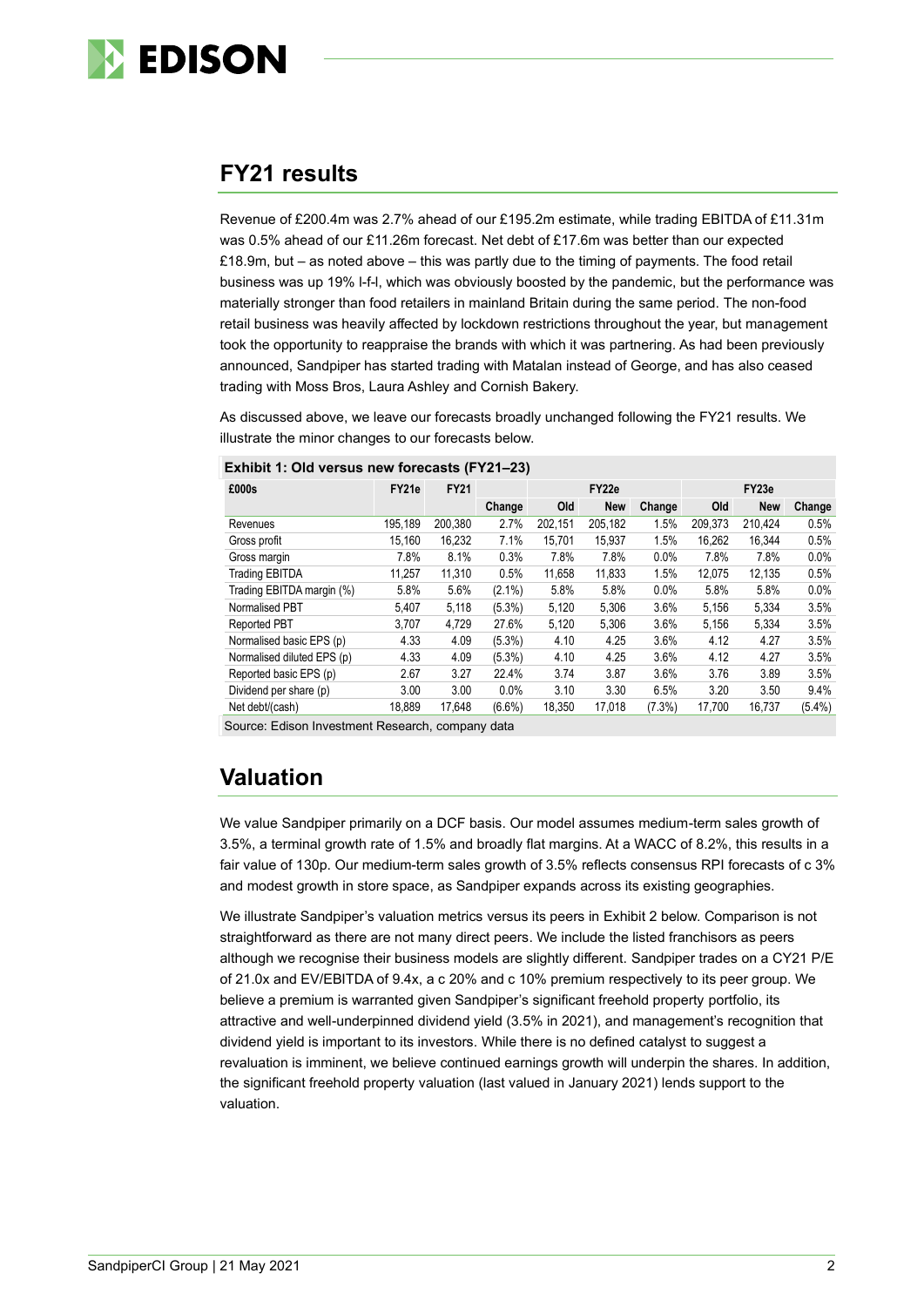

### <span id="page-2-0"></span>**Exhibit 2: Peer group valuation (calendarised)**

|                                  | Market cap | P/E(x) |       | EV/EBITDA (x) |       | Dividend yield (%) |           |  |
|----------------------------------|------------|--------|-------|---------------|-------|--------------------|-----------|--|
|                                  | (m)        | 2021e  | 2022e | 2021e         | 2022e | 2021e              | 2022e     |  |
| Sainsbury                        | £5.882.3   | 14.8   | 12.2  | 5.3           | 5.1   | 4.4                | 4.3       |  |
| Tesco                            | £17.855.2  | 13.0   | 11.2  | 7.3           | 6.9   | 4.3                | 4.6       |  |
| Wm Morrison                      | £4.403.0   | 13.6   | 12.4  | 6.9           | 6.6   | 5.0                | 4.9       |  |
| Marks & Spencer                  | £3,043.7   | 24.3   | 11.0  | 7.0           | 6.2   | 1.9                | 3.5       |  |
| Hotel Chocolat                   | £475.7     | 80.3   | 40.0  | 16.3          | 13.1  | 0.1                | 0.2       |  |
| Card Factory                     | £292.4     | 27.5   | 10.0  | 10.2          | 6.4   | 1.2                | 7.3       |  |
| McColl's                         | £44.2      | 9.8    | 8.0   | 6.5           | 6.8   | 0.0                | 0.0       |  |
| Domino's Pizza                   | £1.749.7   | 19.8   | 18.6  | 16.9          | 16.2  | 2.6                | $2.5\,$   |  |
| DP Eurasia                       | £105.4     | 63.8   | 18.5  | 8.8           | 7.0   | 0.0                | 0.0       |  |
| Peer group average               |            | 17.5   | 11.9  | 8.6           | 7.7   | 2.8                | 3.9       |  |
| Sandpiper                        | £87.0      | 21.0   | 20.1  | 9.4           | 9.0   | 3.5                | 3.9       |  |
| Premium/(discount) to peer group |            | 19.8%  | 68.5% | 9.9%          | 16.4% | 24.8%              | $(1.0\%)$ |  |

Source: Refinitiv, Edison Investment Research, company data. Note: Priced at 18 May 2021. Average excludes Hotel Chocolat and DP Eurasia.

We exclude Hotel Chocolat and DP Eurasia from our peer group average as their metrics skew the average of the rest of the group. Sandpiper trades at a premium to its peers on both P/E and EV/EBITDA. This is justified by its strong property portfolio and an attractive dividend yield, in our view. The current equity market valuation is £87m, or an EV of £105m. With a property portfolio valued at £64m, this implies the franchise operations are valued at just £41m. Of course, for full comparison, an operating company stripped of the property would have to bear rental costs instead of depreciation. The dividend is well covered by free cash flow and Channel Island investors should benefit from tax relief on any dividends paid after December 2020.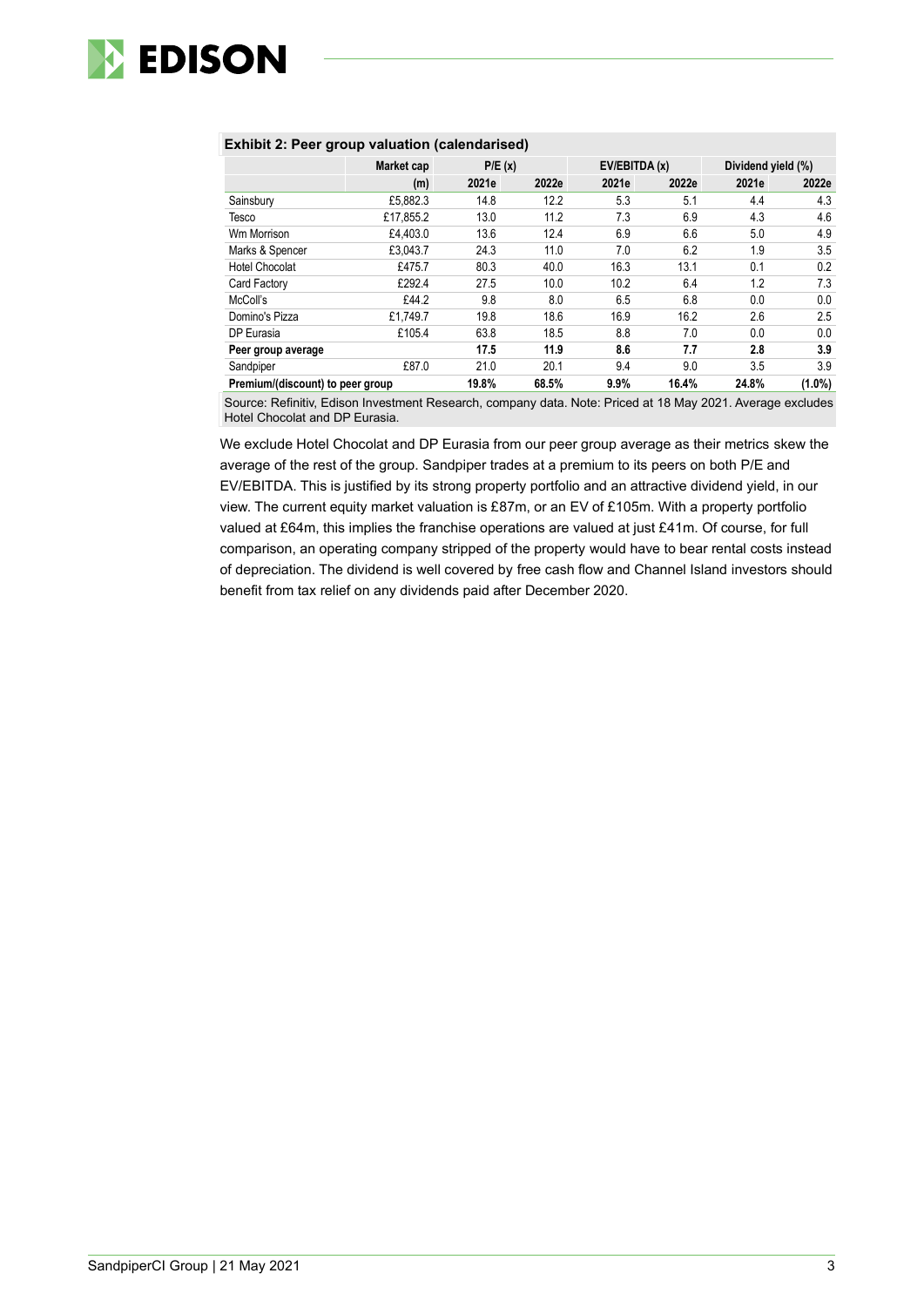

### **Exhibit 3: Financial summary**

|                                                          | £000s        | 2018                   | 2019                      | 2020                      | 2021                      | 2022e                     | 2023e                     | 2024e                      |
|----------------------------------------------------------|--------------|------------------------|---------------------------|---------------------------|---------------------------|---------------------------|---------------------------|----------------------------|
| Year end 31 January                                      |              | <b>FRS102</b>          | <b>FRS102</b>             | <b>FRS102</b>             | <b>FRS102</b>             | <b>FRS102</b>             | <b>FRS102</b>             | <b>FRS102</b>              |
| <b>INCOME STATEMENT</b><br>Revenue                       |              | 174,884.0              | 189,056.0                 | 188,475.0                 | 200,380.0                 | 205,181.7                 | 210,423.8                 | 215,658.5                  |
| Cost of Sales                                            | (160, 200.0) |                        | (174, 956.0)              | (173, 836.0)              | (184, 148.0)              | (189, 245.1)              | (194,080.0)               | (198,908.2)                |
| Gross Profit                                             |              | 14,684.0               | 14,100.0                  | 14,639.0                  | 16,232.0                  | 15,936.6                  | 16,343.8                  | 16,750.4                   |
| <b>EBITDA</b>                                            |              | 8,444.0                | 10,013.0                  | 10,973.0                  | 11,310.0                  | 11,833.0                  | 12,135.3                  | 12,437.2                   |
| Normalised operating profit                              |              | 3,838.0                | 5,003.0                   | 5,834.0                   | 5,972.0                   | 6,012.4                   | 6,014.9                   | 6,026.7                    |
| Amortisation of acquired intangibles                     |              | 0.0<br>(1,395.0)       | 0.0<br>4,309.0            | 0.0<br>(2,390.0)          | 0.0<br>(389.0)            | 0.0<br>0.0                | 0.0<br>0.0                | 0.0<br>0.0                 |
| Exceptionals<br>Share-based payments                     |              | 0.0                    | 0.0                       | 0.0                       | 0.0                       | 0.0                       | 0.0                       | 0.0                        |
| Reported operating profit                                |              | 2,443.0                | 9,312.0                   | 3,444.0                   | 5,583.0                   | 6,012.4                   | 6,014.9                   | 6,026.7                    |
| Net Interest                                             |              | (1,306.0)              | (1,207.0)                 | (1,058.0)                 | (854.0)                   | (705.9)                   | (680.7)                   | (669.5)                    |
| Joint ventures & associates (post tax)                   |              | 0.0                    | 0.0                       | 0.0                       | 0.0                       | 0.0                       | 0.0                       | 0.0                        |
| Exceptionals                                             |              | 0.0                    | 0.0                       | (257.0)                   | 0.0                       | 0.0                       | 0.0                       | 0.0                        |
| Profit Before Tax (norm)<br>Profit Before Tax (reported) |              | 2,532.0<br>1,137.0     | 3,796.0<br>8,105.0        | 4,519.0<br>2,129.0        | 5,118.0<br>4,729.0        | 5,306.5<br>5,306.5        | 5,334.2<br>5,334.2        | 5,357.2<br>5,357.2         |
| Reported tax                                             |              | (1,248.0)              | (1,348.0)                 | (1,281.0)                 | (1,462.0)                 | (1, 432.7)                | (1,440.2)                 | (1,446.4)                  |
| Profit After Tax (norm)                                  |              | (247.2)                | 3,036.8                   | 3,563.8                   | 4,094.4                   | 4,245.2                   | 4,267.3                   | 4,285.7                    |
| Profit After Tax (reported)                              |              | (111.0)                | 6,757.0                   | 848.0                     | 3,267.0                   | 3,873.7                   | 3,893.9                   | 3,910.7                    |
| Minority interests                                       |              | 0.0                    | 0.0                       | 0.0                       | 0.0                       | 0.0                       | 0.0                       | 0.0                        |
| Discontinued operations                                  |              | 0.0                    | 0.0                       | 0.0<br>3,563.8            | 0.0<br>4,094.4            | 0.0<br>4.245.2            | 0.0<br>4,267.3            | 0.0<br>4,286.7             |
| Net income (normalised)<br>Net income (reported)         |              | (247.2)<br>(111.0)     | 3,036.8<br>6,757.0        | 848.0                     | 3,267.0                   | 3,873.7                   | 3,893.9                   | 3,910.7                    |
| Basic average number of shares outstanding (m)           |              | 100                    | 100                       | 100                       | 100                       | 100                       | 100                       | 100                        |
| EPS - basic normalised (p)                               |              | (0.25)                 | 3.04                      | 3.56                      | 4.09                      | 4.25                      | 4.27                      | 4.29                       |
| EPS - diluted normalised (p)                             |              | (0.25)                 | 3.04                      | 3.56                      | 4.09                      | 4.25                      | 4.27                      | 4.29                       |
| EPS - basic reported (p)                                 |              | (0.11)                 | 6.76                      | 0.85                      | 3.27                      | 3.87                      | 3.89                      | 3.91                       |
| Dividend (p)<br>Revenue growth (%)                       |              | 0.50<br>12.4           | 1.00<br>8.1               | 2.30<br>$-0.3$            | 3.00<br>6.3               | 3.30<br>2.4               | 3.50<br>2.6               | 3.60<br>2.5                |
| Gross Margin (%)                                         |              | 8.4                    | 7.5                       | 7.8                       | 8.1                       | 7.8                       | 7.8                       | 7.8                        |
| EBITDA Margin (%)                                        |              | 4.8                    | 5.3                       | 5.8                       | 5.6                       | 5.8                       | 5.8                       | 5.8                        |
| Normalised Operating Margin                              |              | 2.2                    | 2.6                       | 3.1                       | 3.0                       | 2.9                       | 2.9                       | 2.8                        |
| <b>BALANCE SHEET</b>                                     |              |                        |                           |                           |                           |                           |                           |                            |
| <b>Fixed Assets</b>                                      |              | 76,015.0               | 92,809.0                  | 95,748.0                  | 98,468.0                  | 97,776.9                  | 97,969.2                  | 98,028.5                   |
| Intangible Assets                                        |              | 27,268.0               | 26,169.0                  | 24,454.0                  | 24,605.0                  | 23,059.0                  | 21,513.0                  | 19,967.0                   |
| <b>Tangible Assets</b><br>Investments & other            |              | 48,745.0<br>2.0        | 66,471.0<br>169.0         | 71,292.0<br>2.0           | 73,861.0<br>2.0           | 74,715.9<br>2.0           | 76,454.2<br>2.0           | 78,059.5<br>2.0            |
| <b>Current Assets</b>                                    |              | 26,070.0               | 23,295.0                  | 26,014.0                  | 22,114.5                  | 22,522.6                  | 23,250.6                  | 24,017.7                   |
| <b>Stocks</b>                                            |              | 10,203.0               | 10,447.0                  | 10,505.0                  | 11,990.0                  | 11,354.7                  | 11,644.8                  | 11,934.5                   |
| Debtors                                                  |              | 4,089.0                | 5,229.0                   | 5,714.0                   | 5,742.0                   | 6,155.5                   | 6,312.7                   | 6,469.8                    |
| Cash & cash equivalents                                  |              | 11,778.0               | 7,619.0                   | 9,795.0                   | 4,382.5                   | 5,012.4                   | 5,293.1                   | 5,613.5                    |
| Other<br><b>Current Liabilities</b>                      |              | 0.0<br>(49, 207.0)     | 0.0<br>(31, 127.0)        | 0.0<br>(33, 566.0)        | 0.0<br>(30, 916.3)        | 0.0<br>(30,059.8)         | 0.0<br>(30, 586.1)        | 0.0<br>(31, 101.8)         |
| Creditors                                                |              | (27, 856.0)            | (29, 215.0)               | (26, 716.0)               | (29.054.0)                | (28, 197.5)               | (28, 723.8)               | (29.239.5)                 |
| Tax and social security                                  |              | 0.0                    | 0.0                       | 0.0                       | 0.0                       | 0.0                       | 0.0                       | 0.0                        |
| Short term borrowings                                    |              | (21, 351.0)            | (1,912.0)                 | (6,850.0)                 | (1,862.3)                 | (1,862.3)                 | (1.862.3)                 | (1,862.3)                  |
| Other                                                    |              | 0.0                    | 0.0                       | 0.0                       | 0.0                       | 0.0                       | 0.0                       | 0.0                        |
| Long Term Liabilities<br>Long term borrowings            |              | (2,722.0)<br>(101.0)   | (25,047.0)<br>(23, 367.0) | (24, 556.0)<br>(22,038.0) | (23,957.0)<br>(20, 168.0) | (23,957.0)<br>(20, 168.0) | (23,957.0)<br>(20, 168.0) | (23, 957.0)<br>(20, 168.0) |
| Other long term liabilities                              |              | (2,621.0)              | (1,680.0)                 | (2,518.0)                 | (3,789.0)                 | (3,789.0)                 | (3,789.0)                 | (3,789.0)                  |
| <b>Net Assets</b>                                        |              | 50,156.0               | 59,930.0                  | 63,640.0                  | 65,709.2                  | 66,282.7                  | 66,676.6                  | 66,987.4                   |
| Minority interests                                       |              | 0.0                    | 0.0                       | 0.0                       | (468.5)                   | (468.5)                   | (468.5)                   | (468.5)                    |
| Shareholders' equity (excl minorities)                   |              | 50,156.0               | 59,930.0                  | 63,640.0                  | 65,240.7                  | 65,814.2                  | 66,208.1                  | 66,518.9                   |
| <b>CASH FLOW</b>                                         |              |                        |                           |                           |                           |                           |                           |                            |
| Op Cash Flow before WC and tax                           |              | 8,444.0                | 10,013.0<br>(1,306.0)     | 10,973.0                  | 11,310.0                  | 11,833.0                  | 12,135.3                  | 12,437.2                   |
| Working capital<br>Exceptional & other                   |              | 2,195.0<br>(2,475.0)   | (3,849.0)                 | (3,329.0)<br>(3,052.0)    | 1,052.0<br>(1,498.0)      | (634.6)<br>(705.9)        | 79.0<br>(680.7)           | 68.9<br>(669.5)            |
| Tax                                                      |              | (6.0)                  | (30.0)                    | (1,700.0)                 | (1,471.0)                 | (1,432.7)                 | (1,440.2)                 | (1,446.4)                  |
| Net operating cash flow                                  |              | 8,158.0                | 4,828.0                   | 2,892.0                   | 9,393.0                   | 9,059.7                   | 10,093.3                  | 10,390.2                   |
| Capex                                                    |              | (3,877.0)              | (3,458.0)                 | (8,548.0)                 | (2,325.3)                 | (5, 129.5)                | (6,312.7)                 | (6, 469.8)                 |
| Acquisitions/disposals                                   |              | (4,212.0)              | (10, 272.0)               | 0.0                       | (2,610.0)                 | 0.0                       | 0.0                       | 0.0                        |
| Net interest                                             |              | 0.0<br>0.0             | 0.0                       | 0.0                       | 0.0<br>0.0                | 0.0<br>0.0                | 0.0<br>0.0                | 0.0<br>0.0                 |
| Equity financing<br>Dividends                            |              | 0.0                    | 0.0<br>0.0                | 2,419.0<br>(2,254.0)      | (2,996.4)                 | (3,300.0)                 | (3,500.0)                 | (3,600.0)                  |
| Other                                                    |              | 4,750.0                | 4,751.0                   | 7,681.0                   | (6,886.0)                 | 0.0                       | 0.0                       | 0.0                        |
| Net Cash Flow                                            |              | 4,819.0                | (4, 151.0)                | 2,190.0                   | (5,424.7)                 | 630.1                     | 280.6                     | 320.4                      |
| Opening net debt/(cash)                                  |              | (7, 229.0)             | 9,674.0                   | 17,660.0                  | 19,093.0                  | 17,648.0                  | 17,017.9                  | 16,737.2                   |
| FX                                                       |              | (270.0)                | (8.0)                     | (14.0)                    | 12.0                      | 0.0                       | 0.0                       | 0.0                        |
| Other non-cash movements<br>Closing net debt/(cash)      |              | (21, 452.0)<br>9,674.0 | (3,827.0)<br>17,660.0     | (3,609.0)<br>19,093.0     | 6,857.7<br>17,648.0       | 0.0<br>17,017.9           | 0.0<br>16,737.2           | 0.0<br>16,416.8            |
|                                                          |              |                        |                           |                           |                           |                           |                           |                            |

Source: Company data, Edison Investment Research